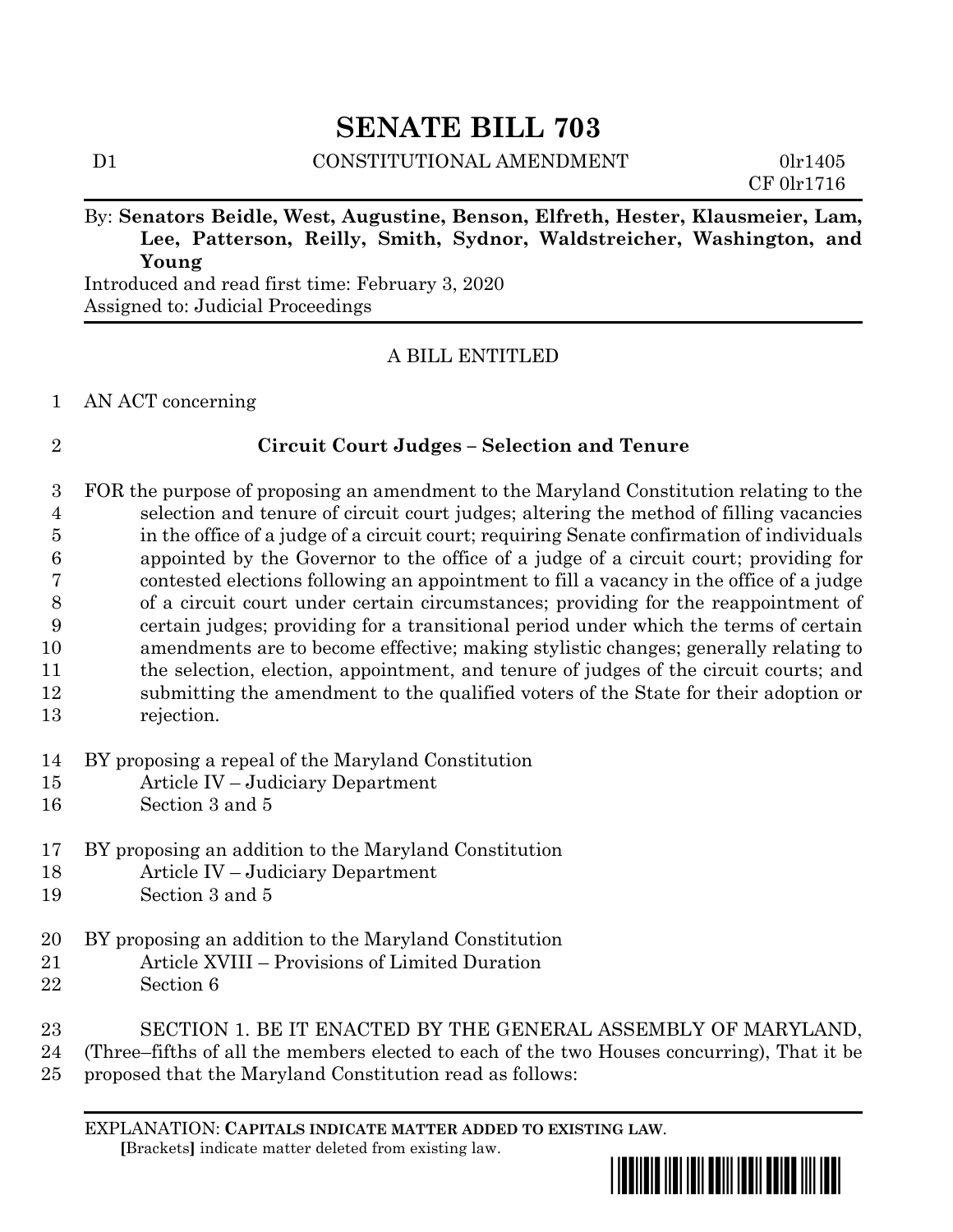#### **SENATE BILL 703**

#### **Article IV – Judiciary Department**

**[**3.

 Except for the Judges of the District Court, the Judges of the several Courts other than the Court of Appeals or any intermediate courts of appeal shall, subject to the provisions of Section 5 of this Article of the Constitution, be elected in Baltimore City and in each county, by the qualified voters of the city and of each county, respectively, all of the said Judges to be elected at the general election to be held on the Tuesday after the first Monday in November, as now provided for in the Constitution. Each of the said Judges shall hold his office for the term of fifteen years from the time of his election, and until his successor is elected and qualified, or until he shall have attained the age of seventy years, whichever may first happen, and be reeligible thereto until he shall have attained the age of seventy years, and not after. In case of the inability of any of said Judges to discharge his duties with efficiency, by reason of continued sickness, or of physical or mental infirmity, it shall be in the power of the General Assembly, two–thirds of the members of each House concurring, with the approval of the Governor to retire said Judge from office.**]**

**3.**

 **(A) ON THE OCCURRENCE OF A VACANCY IN THE OFFICE OF A JUDGE OF A CIRCUIT COURT, WHETHER BY DEATH, RESIGNATION, REMOVAL, RETIREMENT, DISQUALIFICATION BY REASON OF AGE, REJECTION BY THE VOTERS OF AN INCUMBENT, THE CREATION OF THE OFFICE OF A JUDGE, OR OTHERWISE, THE GOVERNOR, BY AND WITH THE ADVICE AND CONSENT OF THE SENATE, SHALL APPOINT AN INDIVIDUAL WHO IS QUALIFIED TO FILL THE OFFICE.**

 **(B) CONFIRMATION BY THE SENATE SHALL BE MADE ON A MAJORITY VOTE OF ALL MEMBERS OF THE SENATE.**

 **(C) (1) A CIRCUIT COURT JUDGE APPOINTED BY THE GOVERNOR AND CONFIRMED BY THE SENATE MAY TAKE OFFICE BY TAKING THE PRESCRIBED OATH OF OFFICE WITHIN 30 DAYS AFTER CONFIRMATION.**

 **(2) IF A CIRCUIT COURT JUDGE APPOINTED BY THE GOVERNOR AND CONFIRMED BY THE SENATE FAILS TO TAKE OFFICE WITHIN 30 DAYS AFTER CONFIRMATION, THE OFFICE SHALL BE DEEMED VACANT.**

 **(D) A CIRCUIT COURT JUDGE APPOINTED BY THE GOVERNOR AND CONFIRMED BY THE SENATE BY A VOTE OF AT LEAST 80% OF ALL MEMBERS WHO TAKES OFFICE WITHIN 30 DAYS AFTER CONFIRMATION SHALL HOLD THE OFFICE FOR A TERM OF 15 YEARS FROM THE DATE THAT THE JUDGE TOOK OFFICE AND UNTIL THE JUDGE'S SUCCESSOR IS APPOINTED OR ELECTED, AS APPLICABLE, AND QUALIFIED, OR UNTIL THE JUDGE ATTAINS THE AGE OF 70 YEARS, WHICHEVER**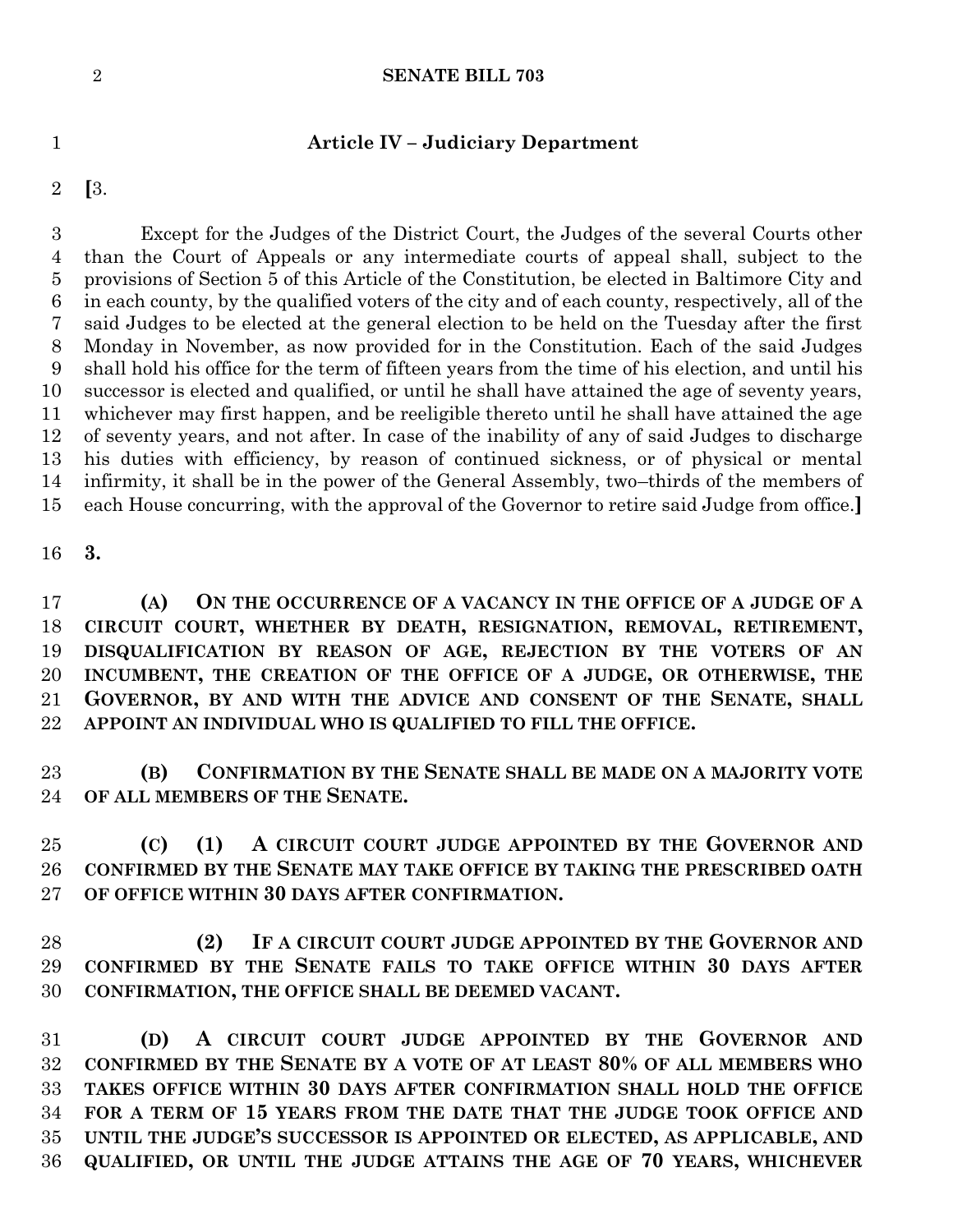**OCCURS FIRST.**

 **(E) (1) IF A CIRCUIT COURT JUDGE WHO WAS CONFIRMED BY THE SENATE BY A VOTE OF AT LEAST A MAJORITY BUT LESS THAN 80% OF ALL MEMBERS OF THE SENATE TAKES OFFICE FOLLOWING CONFIRMATION BY THE SENATE, THE CONTINUANCE IN OFFICE OF THE JUDGE IS SUBJECT TO APPROVAL OR REJECTION BY THE REGISTERED VOTERS OF THE CITY OR COUNTY FROM WHICH THE JUDGE WAS APPOINTED AT THE NEXT GENERAL ELECTION FOLLOWING THE EXPIRATION OF 1 YEAR FROM THE DATE THAT THE JUDGE TOOK OFFICE.**

 **(2) THE APPROVAL OR REJECTION OF THE APPOINTED JUDGE BY THE REGISTERED VOTERS SHALL BE BY CONTESTED ELECTION IN WHICH OTHER CANDIDATES WHO ARE QUALIFIED FOR THE OFFICE OF CIRCUIT COURT JUDGE MAY FILE AS CANDIDATES.**

 **(3) IF THE APPOINTED JUDGE WINS ELECTION IN THE GENERAL ELECTION, THE JUDGE SHALL SERVE FOR A TERM OF 15 YEARS FROM THE DATE THAT THE JUDGE TOOK OFFICE AND UNTIL THE JUDGE'S SUCCESSOR IS APPOINTED OR ELECTED, AS APPLICABLE, AND QUALIFIED, OR UNTIL THE JUDGE ATTAINS THE AGE OF 70 YEARS, WHICHEVER OCCURS FIRST.**

 **(4) IF THE APPOINTED JUDGE FAILS TO WIN ELECTION IN THE GENERAL ELECTION, THE PREVAILING CANDIDATE SHALL SERVE AS JUDGE FOR A TERM OF 15 YEARS FROM THE DATE THAT THE ELECTED JUDGE TOOK OFFICE AND UNTIL THE ELECTED JUDGE'S SUCCESSOR IS APPOINTED OR ELECTED, AS APPLICABLE, AND QUALIFIED, OR UNTIL THE JUDGE ATTAINS THE AGE OF 70 YEARS, WHICHEVER OCCURS FIRST.**

 **(F) (1) IF THE 15–YEAR TERM OF A CIRCUIT COURT JUDGE EXPIRES BEFORE THE JUDGE ATTAINS THE AGE OF 70 YEARS, THAT JUDGE MAY BE REAPPOINTED BY THE GOVERNOR FOR ANOTHER 15–YEAR TERM, OR UNTIL THE JUDGE ATTAINS THE AGE OF 70 YEARS, WHICHEVER OCCURS FIRST.**

 **(2) THE REAPPOINTMENT OF A JUDGE UNDER THIS SUBSECTION IS NOT SUBJECT TO CONFIRMATION BY THE SENATE.**

 Upon every occurrence or recurrence of a vacancy through death, resignation, removal, disqualification by reason of age or otherwise, or expiration of the term of fifteen years of any judge of a circuit court, or creation of the office of any such judge, or in any other way, the Governor shall appoint a person duly qualified to fill said office, who shall hold the same until the election and qualification of his successor. His successor shall be elected at the first biennial general election for Representatives in Congress after the

**[**5.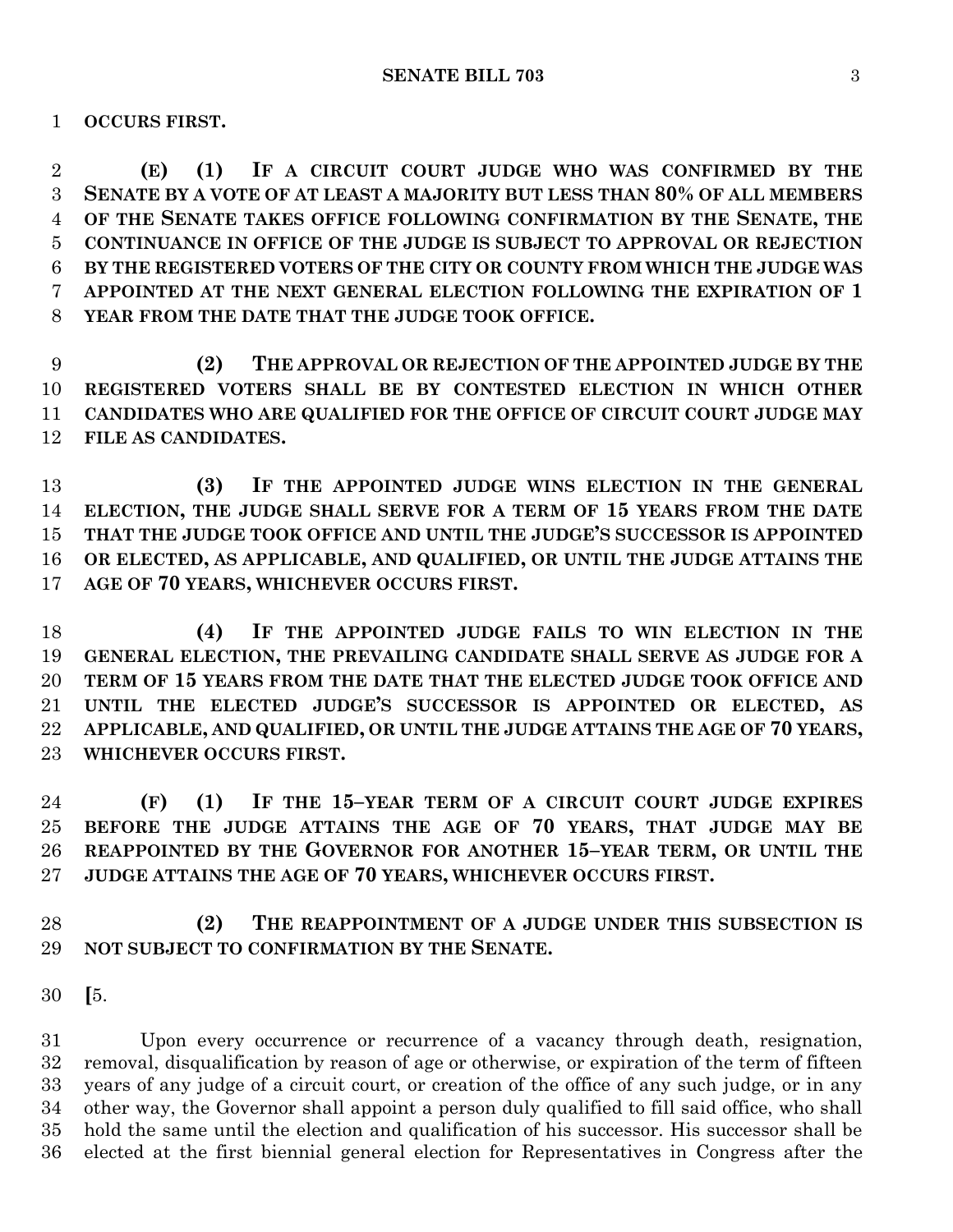#### **SENATE BILL 703**

 expiration of the term of fifteen years (if the vacancy occurred in that way) or the first such general election after one year after the occurrence of the vacancy in any other way than through expiration of such term. Except in case of reappointment of a judge upon expiration of his term of fifteen years, no person shall be appointed who will become disqualified by reason of age and thereby unable to continue to hold office until the prescribed time when his successor would have been elected.**]**

**5.**

 **IN CASE OF THE INABILITY OF ANY CIRCUIT COURT JUDGE TO DISCHARGE THE JUDGE'S DUTIES WITH EFFICIENCY, BY REASON OF CONTINUED SICKNESS OR OF PHYSICAL OR MENTAL INFIRMITY, IT SHALL BE IN THE POWER OF THE GENERAL ASSEMBLY, TWO–THIRDS OF THE MEMBERS OF EACH HOUSE CONCURRING, WITH THE APPROVAL OF THE GOVERNOR TO RETIRE THE JUDGE FROM OFFICE.**

# **Article XVIII – Provisions of Limited Duration**

**6.**

 **(A) FOR THE PURPOSE OF IMPLEMENTING THE AMENDMENTS TO ARTICLE IV OF THE MARYLAND CONSTITUTION PROPOSED BY SENATE BILL \_\_\_\_\_ OF 2020 (0LR1405) CONCERNING THE SELECTION AND TENURE OF CIRCUIT COURT JUDGES, THE FOLLOWING PROVISIONS SHALL GOVERN. IN ACCORDANCE WITH ARTICLE XIV, SECTION 1A OF THE MARYLAND CONSTITUTION, THIS SECTION SHALL EXPIRE WHEN ALL OF THE JUDGES OF THE CIRCUIT COURTS HAVE COMPLETED ALL OF THE TERMS FOR WHICH THE JUDGES ARE RETAINED IN OFFICE UNDER SUBSECTIONS (B) AND (C) OF THIS SECTION OR HAVE VACATED THEIR OFFICES FOR ANY REASON.**

 **(B) EACH JUDGE OF A CIRCUIT COURT WHO IS IN OFFICE FOR AN ELECTED TERM ON THE EFFECTIVE DATE OF THESE AMENDMENTS, UNLESS THE JUDGE DIES, RESIGNS, RETIRES, OR IS OTHERWISE LAWFULLY REMOVED, SHALL CONTINUE IN OFFICE UNTIL THE JUDGE'S SUCCESSOR IS APPOINTED OR ELECTED, AS APPLICABLE, AND QUALIFIED OR UNTIL THE JUDGE ATTAINS THE AGE OF 70 YEARS, WHICHEVER OCCURS FIRST. CONTINUANCE OF THE JUDGE IN OFFICE IS THEN SUBJECT TO THE PROVISIONS OF ARTICLE IV, SECTION 3 OF THE MARYLAND CONSTITUTION, BUT IN NO EVENT SHALL ANY JUDGE CONTINUE IN OFFICE AFTER ATTAINING THE AGE OF 70 YEARS.**

 **(C) EACH JUDGE OF A CIRCUIT COURT WHO IS IN OFFICE ON THE EFFECTIVE DATE OF THESE AMENDMENTS, BUT WHO HAS NOT BEEN ELECTED TO THAT OFFICE BY THE VOTERS, SHALL CONTINUE TO BE GOVERNED BY ARTICLE IV, SECTIONS 3 AND 5 OF THE MARYLAND CONSTITUTION, AS IN EFFECT BEFORE THE RATIFICATION OF THE AMENDMENTS TO ARTICLE IV OF THE MARYLAND CONSTITUTION PROPOSED BY SENATE BILL \_\_\_\_\_ OF 2020 (0LR1405). IF THE**